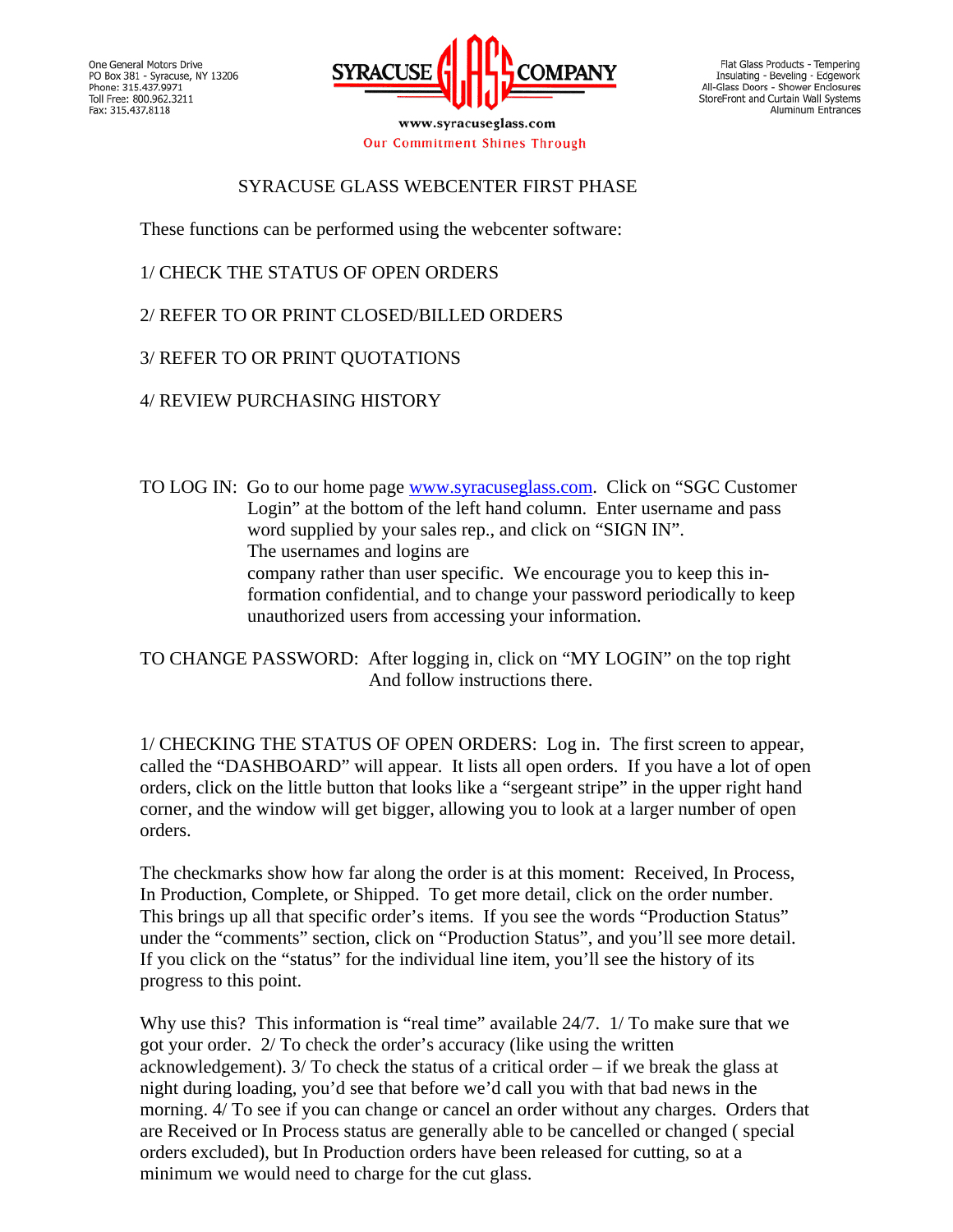

www.syracuseglass.com Our Commitment Shines Through

2/ REFERING TO OR PRINTING CLOSED/BILLED ORDERS: If you have the order number or customer reference number or your purchase order number, at the dashboard screen, click on the work "search" , then click on the "orders" tab. Key in the information you have.

You can also, from the dashboard screen, click on "orders", then "orders history". Using this method, you can look at all orders over a specified period of time. One month comes up as a default, but that can be changed. Click "complete orders" tab, then click "submit", and you'll see all the orders for that date range, as well as their PO numbers, customer reference numbers, and dollar amounts.

Why use this? 1/ To print or review a lost invoice after business hours, or when away from the office.  $2/$  To refer to a previous order to place a new order – to quickly determine glass makeup, size, etc.

## 3/ REFERING TO OR PRINTING QUOTATIONS:

From the dashboard screen, click on "orders", then "order history", then enter a date range (the last month comes up by default), then click on the work "type" twice, which sorts out all quotes to the top of the list.

You'll see all our quotes – quote numbers, dates, customer reference information and dollar amount.

Why use this? 1/ To print or review a lost quotation. 2/ To access a quotation away from the office.

4/ TO REVIEW PURCHASING ACTIVITY: From the dashboard screen click on "orders" , then "purchase history", then select a date range (the last month is the default), then click "orders". Orders in that date range are displayed, from largest to smallest, with order number, PO number, sq. footage, dollar amount, and percent of total purchases. Click on order numbers for order item details.

Click on "parts" to see purchasing activity by item (like tempered insulating glass).

These are the features that we are ready to offer at this time. We encourage you to explore the software. Additional capabilities that we can share at a later date require more training than these relatively easy features listed above. These features will be available at a later time:

1/ Customer Generated Quotations – for "day to day" products, with pricing that correspond to our price schedules.

2/ Customer Order Entry – ability to enter orders and track them directly.